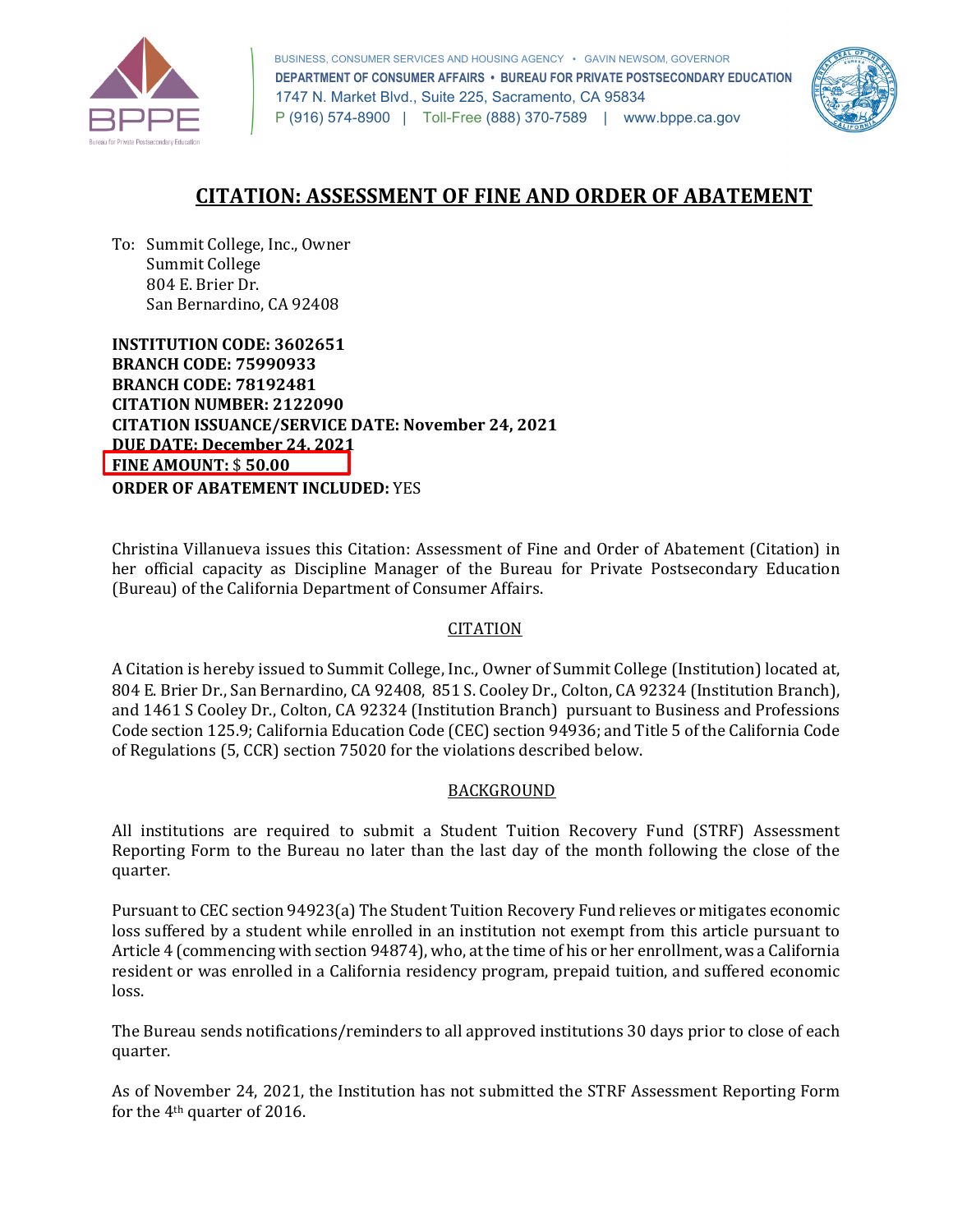In addition, all institutions are required to pay annual fee within 30 days of the date on which the Institution originally receives its approval to operate and each year thereafter on the anniversary of the date of the original approval. An institution shall pay its annual fee in addition to any other applicable fees.

 Pursuant to CEC section 94930.5 (g). effective July 1, 2018, the annual fee for each campus described in subparagraphs (A) and (B) of paragraph (1) of subdivision (d) shall be in an amount equal to 0.55 percent of that campus' total gross revenue derived from students in California, but not to be less than two thousand five hundred dollars (\$2,500) and not to exceed sixty thousand dollars (\$60,000) for each campus.

 As of November 24, 2021, the Bureau has not received the annual fees for the 2021 calendar year from the Branch locations.

| #  | Below you will find the California Education Code (CEC) and/or Title 5 of the California Code of                                                             |
|----|--------------------------------------------------------------------------------------------------------------------------------------------------------------|
|    | Regulations (5, CCR code) section(s) of law you are charged with violating.                                                                                  |
| 1. | <b>Violation:</b>                                                                                                                                            |
|    | 5, CCR Section 76130 (a-e)- Collection and Submission of Assessments                                                                                         |
|    | (a) A qualifying institution shall collect the assessment from each student in an educational program"                                                       |
|    | at the time it collects the first payment from or on behalf of the student at or after enrollment. The                                                       |
|    | assessment shall be collected for the entire period of enrollment, regardless of whether the student                                                         |
|    | pays the institutional charges in increments.                                                                                                                |
|    | (b) A qualifying institution shall complete the STRF Assessment Reporting Form (Rev. 2/10) and remit                                                         |
|    | it with the STRF assessments collected from students to be received by the Bureau no later than the                                                          |
|    | last day of the month following the close of the quarter as follows:                                                                                         |
|    | (1) April 30 for the first quarter,                                                                                                                          |
|    | (2) July 31 for the second quarter,                                                                                                                          |
|    | (3) October 31 for the third quarter, and                                                                                                                    |
|    | (4) January 31 for the fourth quarter. If the due date falls on a Saturday, Sunday or State or federal                                                       |
|    | holiday, the due date shall be extended to the next regular business day for the Bureau.                                                                     |
|    | If the due date falls on a Saturday, Sunday, or State or federal holiday, the due date shall be extended<br>to the next regular business day for the Bureau. |
|    | (c) The STRF Assessment Reporting Form shall contain the following information:                                                                              |
|    | (1) Total number of students who signed enrollment agreements for educational programs during the                                                            |
|    | reporting period; and                                                                                                                                        |
|    | (2) Total number of students eligible for STRF who signed enrollment agreements for educational                                                              |
|    | programs during the reporting period; and                                                                                                                    |
|    | (3) The total number of students who signed their enrollment agreement during the reporting period,                                                          |
|    | were eligible for STRF, and who made their first payment during the reporting period; and                                                                    |
|    | (4) The total number of students who signed their enrollment agreement in a previous reporting                                                               |

VIOLATION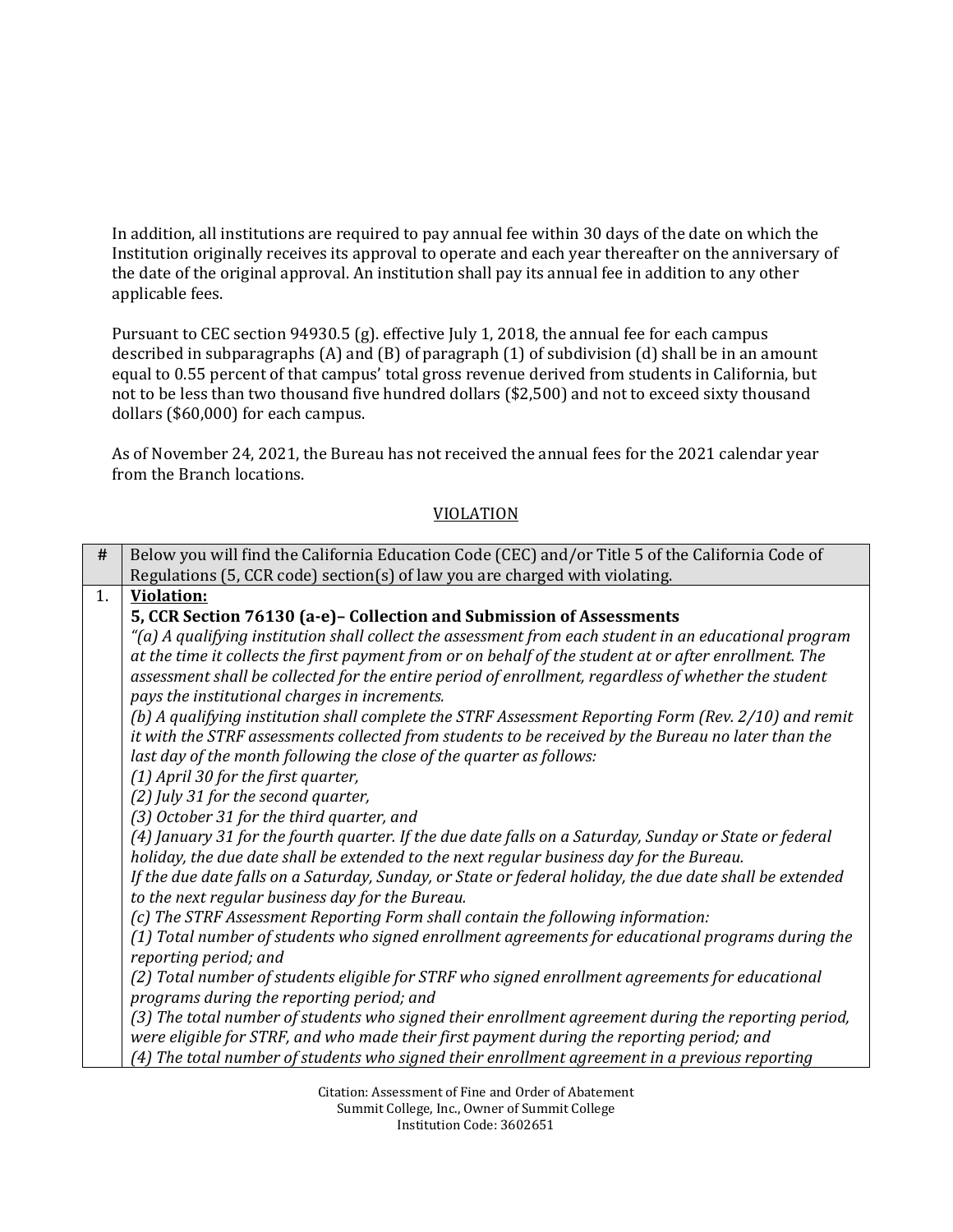|                  | period, were eligible for STRF, and who made their first payment during the current reporting period;<br>and                                                                                                                                                                                                               |
|------------------|----------------------------------------------------------------------------------------------------------------------------------------------------------------------------------------------------------------------------------------------------------------------------------------------------------------------------|
|                  | (5) Total amount of institutional charges after rounding each student's institutional charges to the<br>nearest \$1,000, for all eligible STRF students whose STRF assessment was collected in the reporting                                                                                                               |
|                  | period; and                                                                                                                                                                                                                                                                                                                |
|                  | (6) Current contact telephone number of the person preparing the form; and<br>(7) A declaration dated and signed under penalty of perjury by the person preparing the form that the                                                                                                                                        |
|                  | form and any attachments are true and correct.                                                                                                                                                                                                                                                                             |
|                  | (d) In the event of a school closure, any collected assessments shall be remitted to the Bureau within<br>seven days following the cessation of instruction.                                                                                                                                                               |
|                  | (e) Submission of all prior reports and assessments required by this section is a condition of renewal."                                                                                                                                                                                                                   |
|                  | The Institution has failed to submit STRF Assessment Reporting Form for the following quarter:                                                                                                                                                                                                                             |
|                  | <b>Fourth Quarter for 2016</b>                                                                                                                                                                                                                                                                                             |
|                  | On November 24, 2020, the Institution was notified via email at, Gaylene.jones@summitcollege.edu,<br>that the STRF Assessment Reporting Form for the 4 <sup>th</sup> quarter of 2016 was due. As of October 25,<br>2021, the Bureau has not received the STRF Assessment Reporting Form from the Institution.              |
|                  | <b>Order of Abatement:</b><br>The Bureau orders that the Institution submit the delinguent STRF Assessment Reporting Form<br>with the STRF Assessments collected from students for the quarter listed above. The information<br>provided shall comply with "Record Keeping Requirements" Pursuant to 5, CCR section 76140. |
|                  | <b>Assessment of Fine</b><br>The fine for this violation is \$50.00                                                                                                                                                                                                                                                        |
|                  |                                                                                                                                                                                                                                                                                                                            |
| $\overline{2}$ . | <b>Violation:</b>                                                                                                                                                                                                                                                                                                          |
|                  | 5, CCR Section 74006(a) and (b) - Annual Fee                                                                                                                                                                                                                                                                               |
|                  | "(a) An institution's annual fee is due within 30 days of the date on which the institution originally<br>receives its approval to operate and each year thereafter on the anniversary of the date of the original                                                                                                         |
|                  | approval. (b) An institution shall pay its annual fee in addition to any other applicable fees.                                                                                                                                                                                                                            |
|                  | CEC Section 94930.5 (g) - Fee Schedule                                                                                                                                                                                                                                                                                     |
|                  | (g) Notwithstanding subdivision (d), effective July 1, 2018, the annual fee for each campus described in                                                                                                                                                                                                                   |
|                  | subparagraphs (A) and (B) of paragraph (1) of subdivision (d) shall be in an amount equal to 0.55                                                                                                                                                                                                                          |
|                  | percent of that campus' total gross revenue derived from students in California, but not to be less than<br>two thousand five hundred dollars (\$2,500) and not to exceed sixty thousand dollars (\$60,000) for                                                                                                            |
|                  | each campus.                                                                                                                                                                                                                                                                                                               |
|                  |                                                                                                                                                                                                                                                                                                                            |
|                  | CEC Section 94931(b)- Late Payment                                                                                                                                                                                                                                                                                         |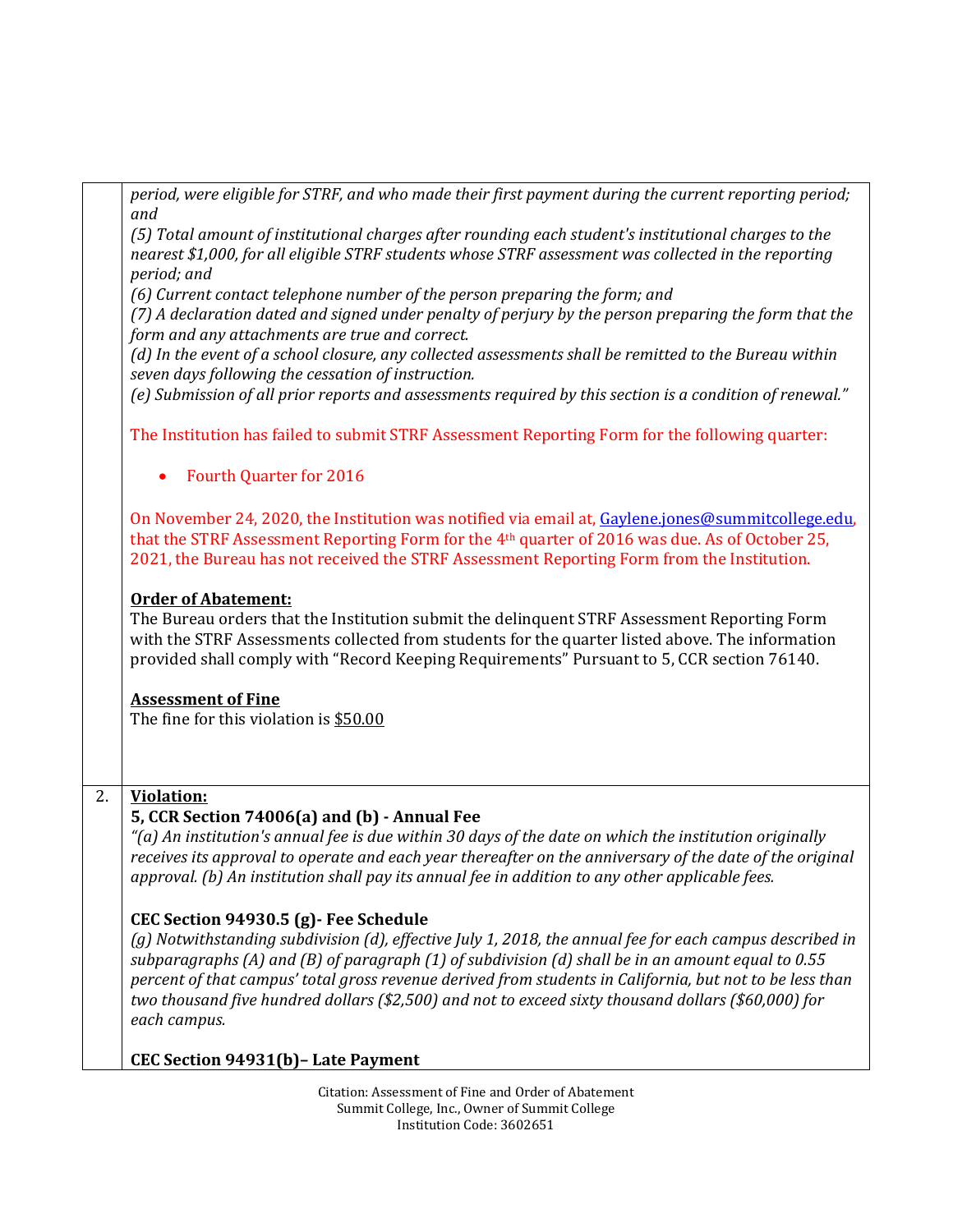*"(b) A fee that is not paid on or before the 90th calendar day after the due date for payment of the fee shall be subject to a 35 percent late payment penalty fee."*  The Branch locations have failed to pay their annual fees for calendar year 2021. On March 1, 2021, the Institution was notified, Invoice # 900355960, via mail at, 851 S. Cooley Drive, Colton, CA 92324, stating that the annual fee for calendar year 2021 for the branch location located at 851 S. Cooley Drive, Colton, CA 92324, was due on April 1, 2021. On May 17, 2021, the Institution was notified, Invoice # 900357775, via mail at, 851 S. Cooley Drive, Colton, CA 92324, stating that the annual fee for calendar year 2021 for the branch location located at 851 S. Cooley Drive, Colton, CA 92324,was due on April 1, 2021. On July 15, 2021, the Institution was notified, Invoice # 900357775, via mail at, 851 S. Cooley Drive, Colton, CA 92324, stating that the annual fee for calendar year 2021 for the branch location located at 851 S. Cooley Drive, Colton, CA 92324, was due on April 1, 2021. On March 1, 2021, the Institution was notified, Invoice # 900355929, via mail at, 1461 S. Cooley Drive, Colton, CA 92324, stating that the annual fee for calendar year 2021 for the branch location located at 1461 S. Cooley Drive, Colton, CA 92324, was due on April 1, 2021. On May 17, 2021, the Institution was notified, Invoice # 900357766, via mail at, 1461 S. Cooley Drive, Colton, CA 92324, stating that the annual fee for calendar year 2021 for the branch location located at 1461 S. Cooley Drive, Colton, CA 92324, was due on April 1, 2021. On July 15, 2021, the Institution was notified, Invoice # 900357766, via mail at, 1461 S. Cooley Drive, Colton, CA 92324, stating that the annual fee for calendar year 2021 for the branch location located at 1461 S. Cooley Drive, Colton, CA 92324, was due on April 1, 2021. As of October 26, 2021, the Bureau has not received the annual fees from the Branch locations.  **Order of Abatement:**  The Bureau orders the Institution to submit its annual fees for calendar year 2021 for the branch locations in accordance with 5, CCR section 74006(a)(b) and CEC section 94930.5(g). In addition, the Institution must pay all late payment penalty fees. The fine for this violation is <u>\$00.00</u> **Assessment of Fine TOTAL ADMINISTRATIVE FINE DUE: \$50.00**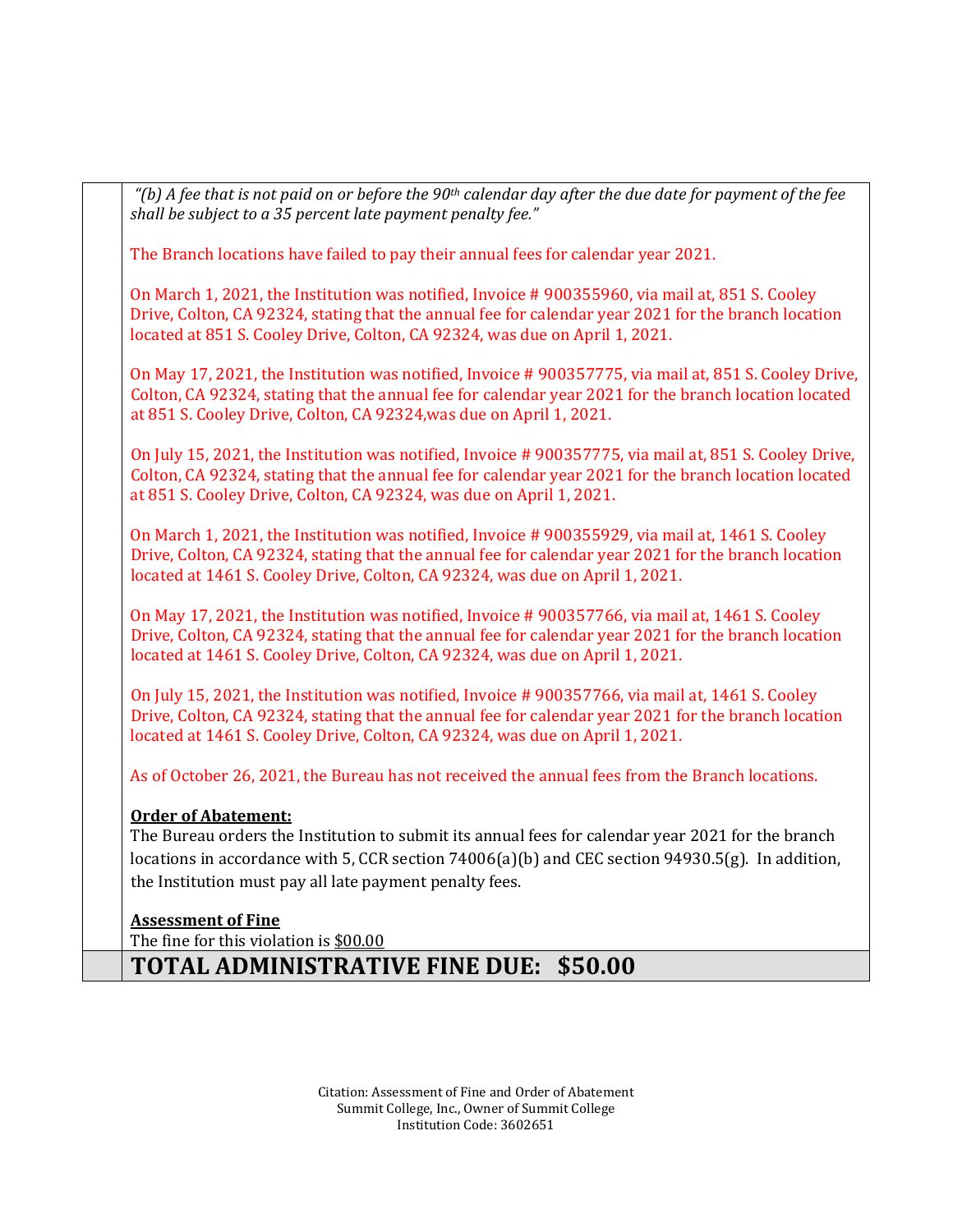# ASSESSMENT OF A FINE

 In accordance with CEC section 94936; and 5, CCR sections 75020 and 75030, the Bureau hereby orders this assessment of fine in the amount of **\$50.00** for the violations described above. **Payment must be made, to the Bureau, within 30 days from the date of service of the Citation.** 

## COMPLIANCE WITH ORDER OF ABATEMENT

 In accordance with the provisions of CEC section 94936 and 5, CCR section 75020 the Bureau hereby issues the order(s) of abatement described above. **Evidence of compliance with the order of abatement must be submitted, to the Bureau, within 30 days from the date of service of the Citation.** 

## APPEAL OF CITATION

 You have the right to contest this Citation through an informal conference with the Bureau; and/or of Part 1 of Division 3 of Title 2 of the Government Code. through an administrative hearing in accordance with Chapter 5 (Commencing with Section 11500)

 If you wish to contest this Citation, you must submit the 'Notice of Appeal of Citation – Request for  *hearing within 30 days from the service of the Citation, you will not be able to request one at a later*  Informal Conference **and/or** Administrative Hearing' form (enclosed) within 30 days from the date of service of the Citation. *If you do not request an informal conference and/or an administrative time.* 

 Unless a written request for an informal conference **and/or** an administrative hearing is signed by forfeited your right to appeal this matter. you and delivered to the Bureau by **December 24, 2021**, you will be deemed to have waived or

### EFFECTIVE DATE OF CITATION

 If you do not request an informal conference and/or an administrative hearing, this Citation shall  become effective on **November 24, 2021.** Payment of the administrative fine and evidence of the administrative fine shall not constitute an admission of the violation(s) charged. compliance with the order(s) of abatement shall be due by **December 24, 2021**. Your payment of

 If a hearing is requested, you will not be required to comply with this Citation until 30 days after a final order is entered against you.

### **Payment of the administrative fine and/or written request for appeal must be mailed to:**

 Tessa Barron, Discipline Citation Program 1747 N. Market Blvd., Suite 225 Bureau for Private Postsecondary Education Sacramento, CA 95834

> Citation: Assessment of Fine and Order of Abatement Summit College, Inc., Owner of Summit College Institution Code: 3602651